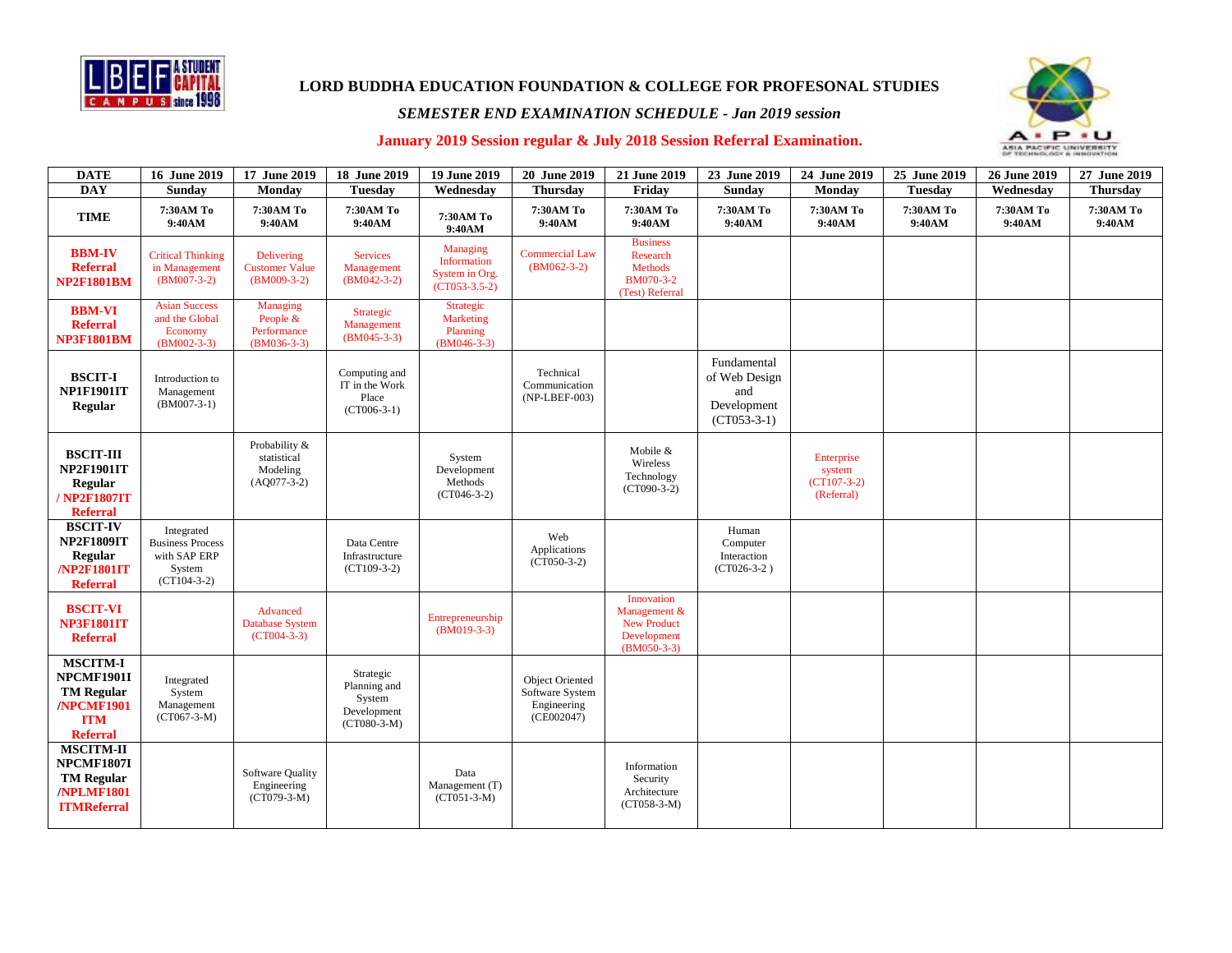| <b>DATE</b>                                                                                            | 16 June 2019                                                                                               | 17 June 2019                  | 18 June 2019                                                               | <b>19 June 2019</b>       | 20 June 2019                                     | 21 June 2019                                    | 23 June 2019                                                                                            | 24 June 2019                           | 25 June 2019                                | 26 June 2019                                          | 27 June 2019                                                                              |
|--------------------------------------------------------------------------------------------------------|------------------------------------------------------------------------------------------------------------|-------------------------------|----------------------------------------------------------------------------|---------------------------|--------------------------------------------------|-------------------------------------------------|---------------------------------------------------------------------------------------------------------|----------------------------------------|---------------------------------------------|-------------------------------------------------------|-------------------------------------------------------------------------------------------|
| <b>DAY</b>                                                                                             | <b>Sunday</b>                                                                                              | Monday                        | <b>Tuesday</b>                                                             | Wednesday                 | <b>Thursday</b>                                  | Friday                                          | Sunday                                                                                                  | <b>Monday</b>                          | <b>Tuesday</b>                              | Wednesday                                             | <b>Thursday</b>                                                                           |
| <b>TIME</b>                                                                                            | 7:30AM To<br>9:40AM                                                                                        | 7:30AM To<br>9:40AM           | 7:30AM To<br>9:40AM                                                        | 7:30AM To<br>9:40AM       | 7:30AM To<br>9:40AM                              | 7:30AM To<br>9:40AM                             | 7:30AM To<br>9:40AM                                                                                     | 7:30AM To<br>9:40AM                    | 7:30AM To<br>9:40AM                         | 7:30AM To<br>9:40AM                                   | 7:30AM To<br>9:40AM                                                                       |
| <b>MSCITM-III</b><br>NPCMF1801I<br><b>TM</b>                                                           | Software<br>Engineering<br>Support<br>Environments<br>$(CT078-3-M)$                                        |                               |                                                                            |                           | Network Design<br>& Performance<br>$(CT070-3-M)$ |                                                 |                                                                                                         |                                        |                                             |                                                       |                                                                                           |
| $MBA-I(W)$<br><b>NPCMF1901</b><br><b>MBA Regular</b><br>/NPCMF1807<br><b>MBA</b><br><b>Referral</b>    | Intercultural<br>Communication<br>in Business<br>$(BM007-3-M)$                                             |                               | Managerial<br>Economics<br>$(BM033-3-M)$                                   |                           | Managerial<br>Accounting<br>$(BM029-3M)$         |                                                 | Human Resource<br>Management<br>(BM0323M)                                                               |                                        | Organizational<br>Behavior<br>$(BM034-3-M)$ |                                                       | Statistics &<br><b>Decision Making</b><br>$(BM030-3-M)$<br><b>TEST EXAM</b><br>(Referral) |
| <b>MBA-II</b><br><b>NPCMF1807</b><br><b>MBA Regular</b><br>/NPCMF1801<br><b>MBA</b><br><b>Referral</b> |                                                                                                            | Business law<br>$(A0004-3-M)$ |                                                                            | Taxation<br>$(AQ048-3-M)$ |                                                  | Global strategic<br>Management<br>$(BM039-3-M)$ |                                                                                                         | Managerial<br>Finance<br>$(AQ035-3-M)$ |                                             | Strategic<br>Marketing<br>Management<br>$(BM011-3-M)$ |                                                                                           |
| <b>MBA-III</b><br><b>NPCMF1801</b><br><b>MBA</b>                                                       | Global<br>Marketing<br>Management<br>$(BM014-3-M)$<br>/Financial<br>Statement<br>Analysis<br>$(AQ012-3-M)$ |                               | <b>Business Ethics</b><br>and Corporate<br>Responsibility<br>$(BM003-3-M)$ |                           | Entrepreneurship<br>$(BM038-3-M)$                |                                                 | New Product<br>Development<br>and Innovation<br>$(BM022-3-M)$<br>/Corporate<br>Finance<br>$(AQ005-3-M)$ |                                        |                                             |                                                       |                                                                                           |

## **Semester End Examination will be conducted at** *Patan College for Professional Studies,* **Kupandole Lalitpur, Nepal.**

**------------------------------------**

**Murari Dhungel**

*(Examination Controller)*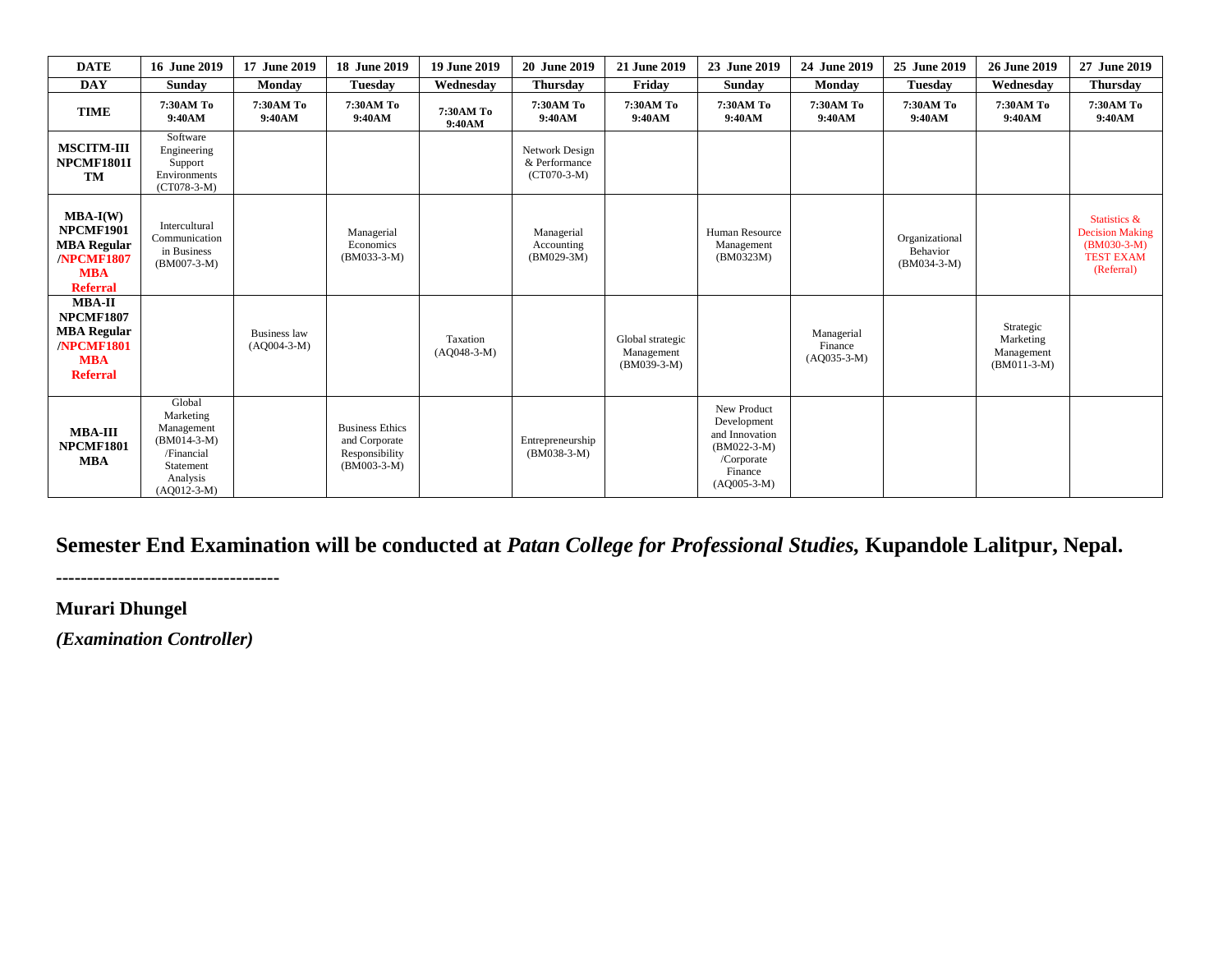## **Important Instructions for Semester End Examinations:**

- All the referral students to submit the referral exam form last date **29th May 2019.**
- Dockets will be distributed from **11th June to 13th June 2019**.
- No docket/admit card will be issued on the date of your examination.
- **You must achieve at least 80% of your class attendance and have no overdue fees in order to be eligible to sit for an examination. Failing to meet these conditions, you will not be given a docket and will not be able to sit for the examination.**
- Students disqualified from sitting for the examination due to poor attendance will be required to repeat the module with attendance in the next available semester (with payment) and the maximum grade achievable will be a pass grade.
- You should bring your own stationery including non-scientific calculator (if it is allowed for a particular module), as you are not allowed to share/borrow from others. The Examination Center will not be responsible for supplying such items. Stationery items should be placed loose on your desk. The invigilator may check your stationery items at any point in time during the exam. **The usage of correction fluid is prohibited.**
- You will be allowed into the exam hall 10 minutes before the commencement of an examination upon producing your student ID card and examination docket/admit card. Admit card is valid only when produced with the photo Id card of the university. Any student who fails to provide their identification card will be refused entry into the exam hall.
- An additional 10 minutes of reading time will be allocated prior to the start of the examination. During the reading time, you will be allowed the following ONLY:
	- o Reading of the Examination Question Paper. You may list down quick important points on the Examination Question Paper. You **MUST NOT** commence writing in the Examination Answer Script.
	- o Clarifying details of the Examination Question Paper with an invigilator.
	- o Filling in information required on the cover Examination Answer Script i.e. examination docket number, intake code, examination subject title, and examination date.
- You must place your student ID card with the photo facing upwards on the desk throughout the examination for identity verification purposes.
- You will not be admitted for an examination after the first 30 minutes of the commencement of an examination.
- Please bring the provisional admission card to the exam center daily.
- Students must dress appropriately in order to be allowed to attend the examination.
- Please check that you have the correct Exam Question Paper and read the instructions printed on your Exam Question Paper carefully.
- It is your responsibility to write the question numbers, sheet number, examination docket number and examination module title on every continuation sheet, if used.
- **You must always begin answering every new question on a new page.**
- The invigilator will collect Section A of the examination docket (on which your name is written). You are to affix Section B to the top righthand corner of the Examination Answer Script.
- As the invigilator collects the dockets, the invigilator will request you to initial against your name on the Students' Exam Attendance List.
- You will be seated strictly as per the seating plan.
- **You must personally handover the Answer Script and Question Paper to the invigilator after completion of examination.**